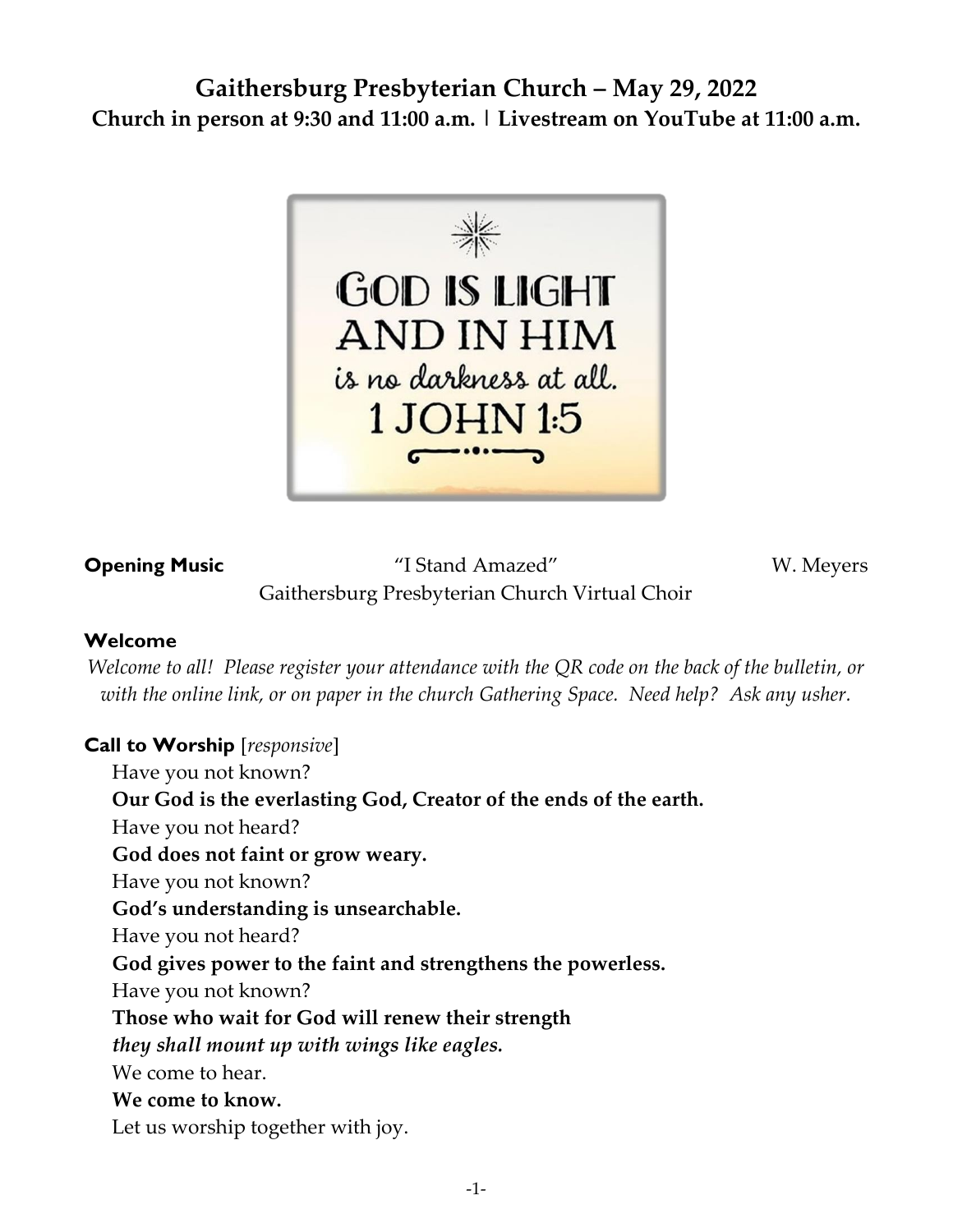# **Opening Prayer**

# **Call to Confession**

**Prayer of Confession** [*together*]

**Holy and Merciful God, we do not know how to pray as we ought, and we know too well our failures to do as you command and to hold fast to your word. Forgive us the divisions we nurture, guide us to your way, keep us in your care, and lead us into deeper faith. We trust your word that the Spirit of truth will show us all things and grant us courage and peace. Amen.**

[*Silence for Personal Prayer*]

# **Assurance of Pardon** [*responsive*]

Friends, hear the good news of the Gospel: Christ came in a body that we might be redeemed by his Body. Through the life, death, and resurrection of Jesus, you and I are forgiven. **In Christ we are made new people. Alleluia! Amen!** 

# **We Listen to God's Word**

#### **Children's Message Carolyn Hayes Carolyn Hayes**

*Children and youth leave for class. Children can be picked up after church in Room 30/31 or Room 32/33. At 11:00, youth will be released from class to find you.* 

| <b>Sung Response</b> [seated] | "Softly and Tenderly, Jesus Is Calling" | Glory to God #418 |
|-------------------------------|-----------------------------------------|-------------------|
|                               | verse 3                                 |                   |

# **Prayer for Illumination**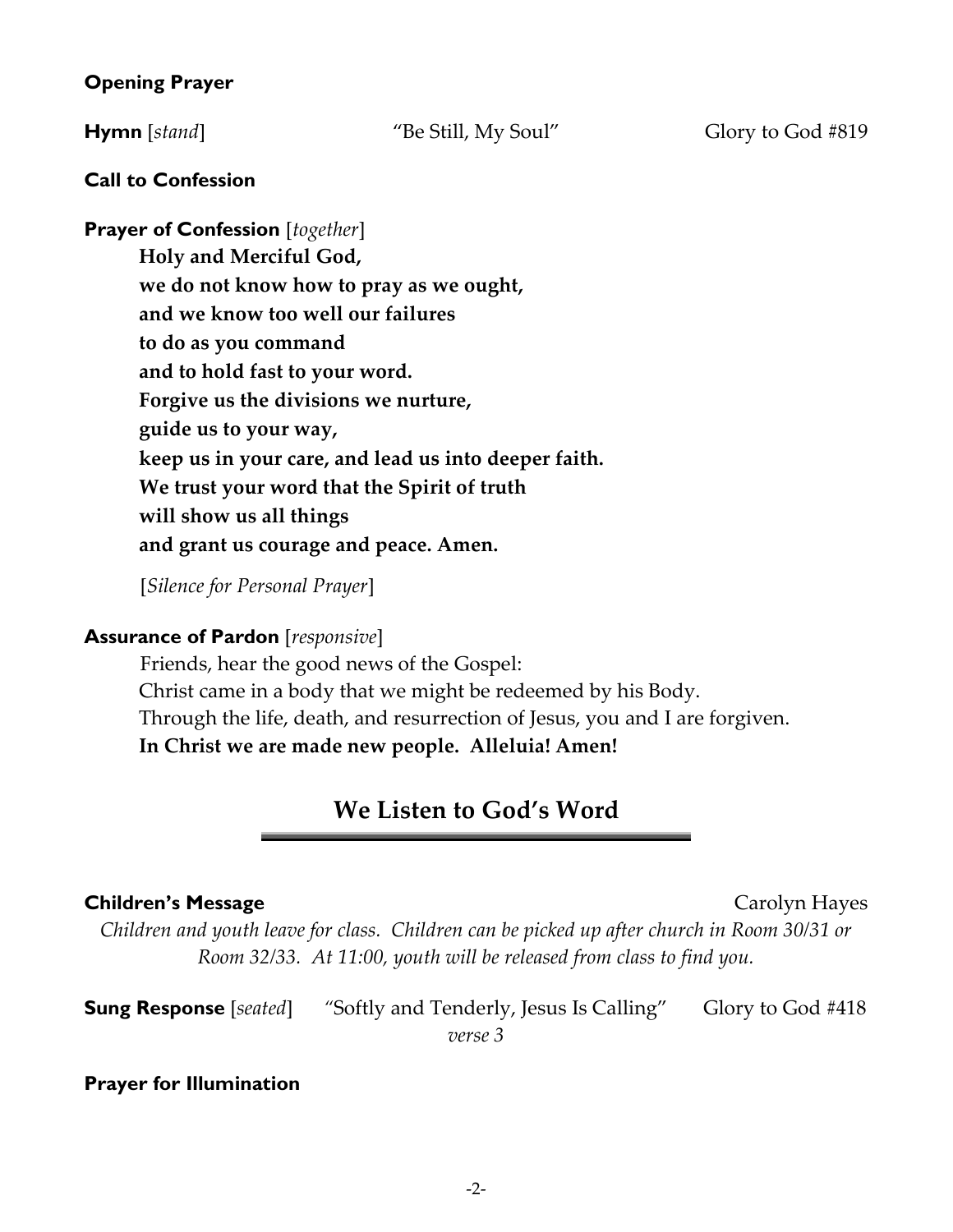# **Scripture Mark 4:35–41**

On that day, when evening had come, Jesus said to them, 'Let us go across to the other side.' 36And leaving the crowd behind, they took him with them in the boat, just as he was. Other boats were with him. <sup>37</sup>A great gale arose, and the waves beat into the boat, so that the boat was already being swamped. 38But he was in the stern, asleep on the cushion; and they woke him up and said to him, 'Teacher, do you not care that we are perishing?' 39He woke up and rebuked the wind, and said to the sea, 'Peace! Be still!' Then the wind ceased, and there was a dead calm. <sup>40</sup>He said to them, 'Why are you afraid? Have you still no faith?' <sup>41</sup>And they were filled with great awe and said to one another, 'Who then is this, that even the wind and the sea obey him?'

Holy Wisdom, Holy Word. **Thanks be to God.**

**Sermon There's Fear, and Then There's Fear** Rev. Mary Austin

# **We Respond to God's Grace**

**Hymn** [*stand*] "The Church's One Foundation" Glory to God #321

# **Invitation to Generosity and Prayer of Thanksgiving**

# **Prayers of the People**

**The Lord's Prayer** [*together*]

**Our Father, who art in heaven, hallowed be thy name, thy kingdom come, thy will be done, on earth as it is in heaven. Give us this day our daily bread; and forgive us our debts, as we forgive our debtors; and lead us not into temptation, but deliver us from evil. For thine is the kingdom, and the power, and the glory, forever. Amen.**